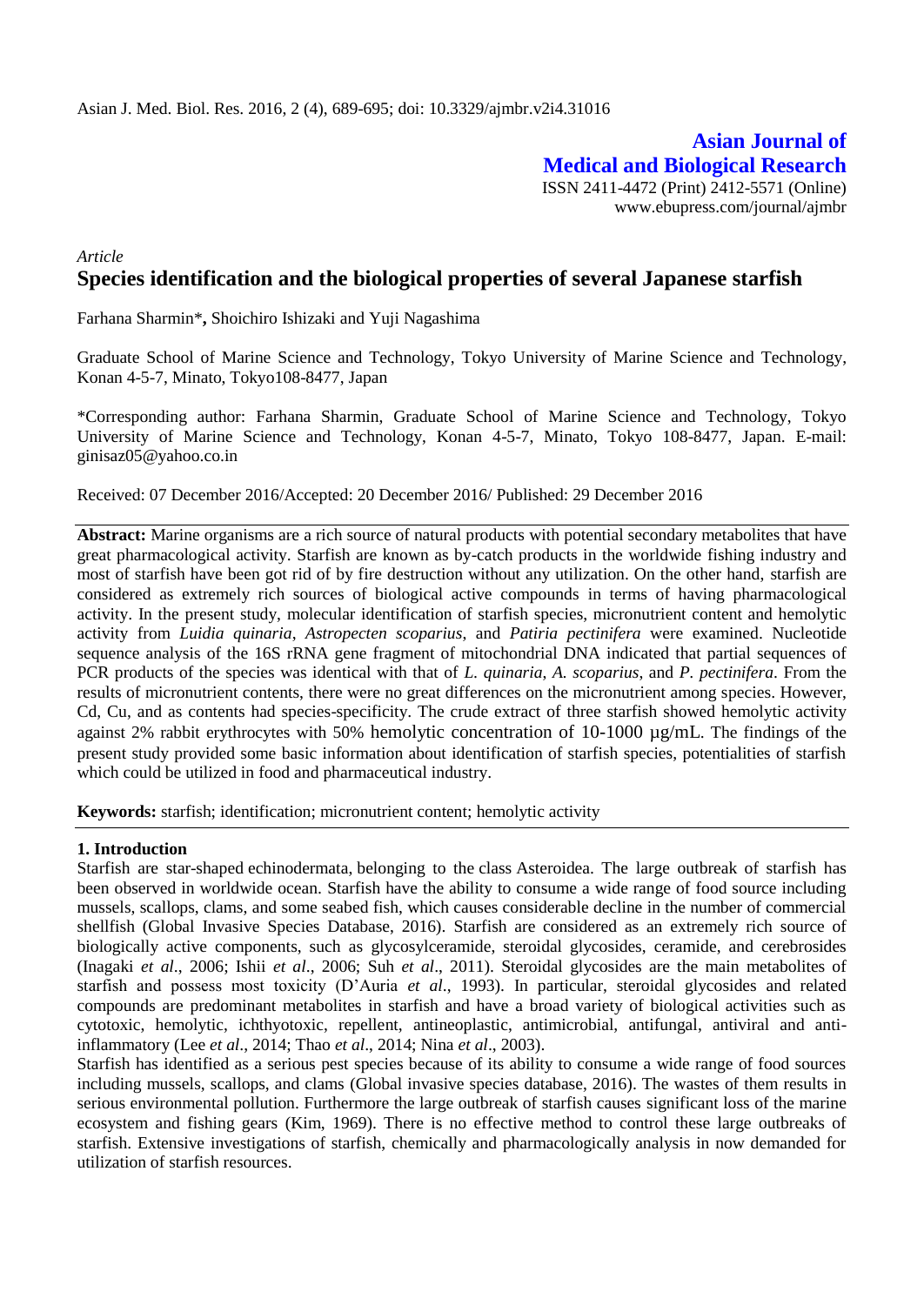Therefore, it is necessary to identify the starfish species and to know their biological properties for advanced utilization. Firstly starfish species identification was done by PCR amplification method and then micronutrient content of starfish was evaluated. In addition, hemolytic activity was determined and the activity was compared with two other plant saponins, quillaja bark and ted seed.

## **2. Materials and Methods**

## **2.1. Sample collection**

*Luidia quinaria*, *Astropecten scoparius*, and *Patiria pectinifera* was collected from the coast of Kobe, Hyogo prefecture, Japan in February 2014 and immediately brought to the laboratory in fresh conditions in ice. Freshly collected samples were immediately washed to remove mud and other particles and subsequently stored at - 60°C until use.

## **2.2. Species identification based on DNA analysis**

Genomic DNA was extracted from tube feet of starfish sample by using Quick gene-810 (Kurabo, Tokyo, Japan) as recommended by the manufacturer. The DNA concentration  $(ng/µL)$  was measured by a Biospec Nano (Shimadzu Corporation, Tokyo, Japan). A partial region of the mitochondrial 16S rRNA gene was amplified by the conventional polymerase chain reaction (PCR) using universal primers (16SarL, 5'- CGCCTGTTTATCAAAAACAT-3' and 16SbrH, 5'-CCGGTCGAAACTCAGATCACGT-3'). Briefly, the reaction mixture for PCR was carried out in the 50 µL volume containing 5µL (50 ng) of genomic DNA, 4 μL of dNTP (2.5 mM each), 5 μL of 10 × Ex Taq buffer, 0.4 μL of Ex Taq DNA polymerase (Takara Shuzo, Japan) (5 U/μL), and 1.5 µL of 20 μM of each primer,16SarL and 16SbrH. PCR amplification was performed with Veriti thermal cycler (Applied Biosystems, Foster City, CA, USA) under the following conditions: 30 cycles consisting of denaturation at 98°C for 10 s, annealing at 53°C for 30 s and extension at 72°C for 60 s. The amplified PCR products were run in 1.2% agarose gel containing SYBR Safe DNA Gel Stain (Invitrogen, Carlsbad, CA, USA). The gel was run at 100 V for 30 min and visualized using LAS-4000 mini documentation system (Fujifilm Cooperation, Tokyo, Japan). The PCR samples were sequenced with BigDye® terminator V3.1 Cycle Sequencing Kit and ABI 3130 Genetic Analyzer (Applied Biosystems, Foster City, CA, USA) and the obtained sequence data were analyzed by SeqEd Version 1.0.3 (Perkin Elmer, Foster City, CA, USA) software. The sequences were subjected to blast search with national center for biotechnology information (NCBI) data base. These sequences were then aligned using the default settings in ClustalW package in the MEGA 6 software (Tamura *et al.*, 2013).

## **2.3. Analysis of inorganic components**

The micronutrient content of starfish was determined. Briefly, 1 g of sample was dissolved in a furnace and diluted to 200 mL with 1N HCl, and the diluted solution was analyzed using combustion thermal conductivity (CTC) and inductively coupled plasma spectrophotometer (ICP) method. Moisture content was determined with minced starfish sample by drying in an oven at a temperature of 105°C for 5 h.

## **2.4. Preparation of crude extracts**

The extraction procedure was followed according to the method described by Yasumoto *et al.* (1966). The sample preparation method with various solvents is shown in Figure 3. Briefly, one kilogram of starfish was cut into small pieces and then minced using a food grinder (Kitchen Aid, St. Joseph, Michigan, USA). The extraction was carried out with 3 L of methanol and repeated twice with 2 L of methanol. The extract was filtered through Whatman filter paper No. 2. The filtrate was concentrated up to 250 mL with a rotary evaporator (EYELA, Tokyo, Japan) under reduced pressure at 45 ºC. The concentrate was stirred with an equal volume of water (250 mL) and defatted with 250 mL benzene. After being freed from benzene, pH of the extract was adjusted to 3 with 1N hydrochloric acid and then neutralized using 1N sodium hydroxide. The extract was dialyzed through an ultra-filtration membrane (MWCO: 1000, Millipore-amicon, Billerica, MA, USA) and then partitioned with *n*-butanol three times. After the *n*-butanol extract was concentrated up to 150 mL, three volume of diethyl ether and a half volume of water were added. Finally, the aqueous layer was freeze-dried.

## **2.5. Hemolytic activity**

Rabbit blood was obtained from the Japanese Biological Center (Tokyo, Japan). Hemolytic activity was determined according to the method described by Charles *et al.* (2009) with slight modifications. Briefly, 2 mL of aliquot of blood were washed three times with phosphate buffer saline (PBS) solution (0.15 M NaCl-0.01M Tris-HCl, pH 7.0) by centrifugation at 1,090 ×*g* for 5 min at 4 ºC. Washed erythrocytes were suspended in the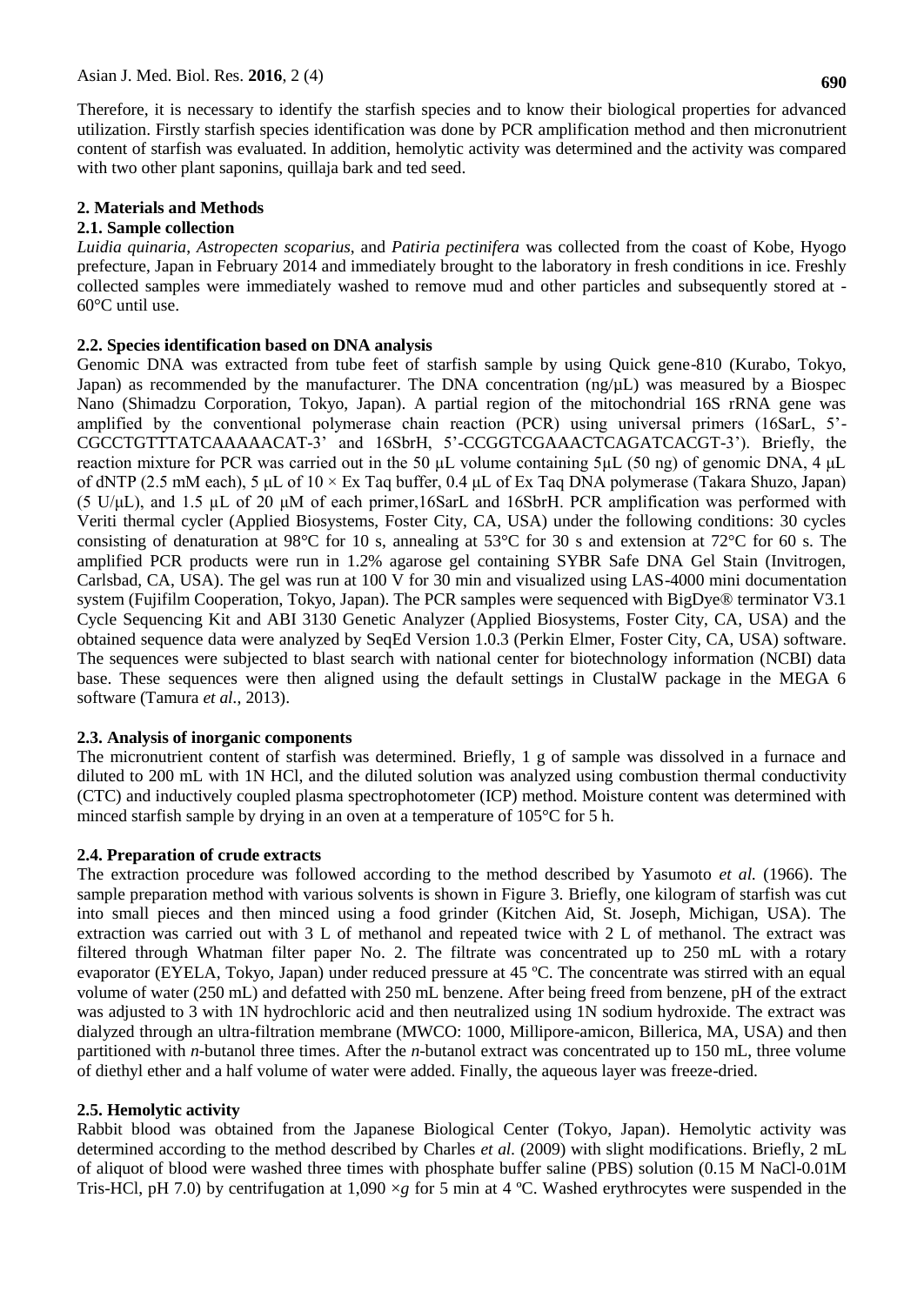PBS solution to obtain a concentration of 2%. Then, 0.5 mL of erythrocytes and 1 mL of PBS solution were mixed with 0.5 mL diluents containing 1, 5, 10, 50, 100, 500, and 1,000  $\mu$ g/mL of individual crude starfish saponin in PBS solution. The mixtures were incubated for 30 min at 37  $^{\circ}$ C and centrifuged at 270  $\times$ *g* for 5 min. A volume of 1.5 mL PBS and distilled water were used as minimal and maximal hemolytic controls, respectively. After centrifugation, the presence of a suspension of a uniform red color was considered to indicate hemolysis, and a button formation in the bottom of the wells constituted a lack of hemolysis. A volume of 250 μL of each supernatant was transferred to a 96-well flat bottom micro plate, and the absorbance at 540 nm was measured with a micro plate reader (680 Microplate readers, BIO-RAD, Tokyo, Japan). The experiment was done in triplicate, and each sample was transferred three times into a 96-well micro plate. The concentrations that induced hemolysis of 50% of erythrocytes hemolysis  $(HC_{50})$  in the different crude extract were calculated. Quillaja bark and Tea seed saponins were obtained from Wako Pure Chemical industry (Osaka, Japan) and Sigma Aldrich (St. Louis, MO, USA), respectively, and were used for comparison with starfish extract. All experiments were done in triplicate for the analysis of each  $HC_{50}$  and expressed as mean  $\pm$  standard deviation (SD).

### **3. Results and Discussion**

### **3.1. Identification of starfish species**

Molecular identification of starfish by DNA-based method was carried out by a direct DNA sequencing analysis. Partial nucleotide sequence data of 16S rRNA gene was compared with NCBI gene data base. Figure 1 shows agarose gel electrophoresis results and Figure 2 shows aligned DNA sequences of the amplified partial 16S rRNA region from *L. quinaria*, *A. scoparius*, and *P. pectinifera.* Sequencing analysis confirmed that the PCR products of three species of starfish had 99 % identity with the partial regions. Molecular identification of starfish is enabled by using the nucleotide sequence encoding 16S rRNA gene of mtDNA. From the results of the alignment with the estimated species, it was found that the partial sequences of the PCR products from four samples were almost identical with those of *L. quinaria* (99.20%), *A. scoparius* (99.17%), and *P. pectinifera*  (99.06%) (Table 1)*.*Thus, it was confirmed that identification of starfish is enabled by using the nucleotide sequence encoding 16S rRNA gene of mtDNA. Based on mitochondrial 16S rDNA sequences, Wada *et al.* (1996) suggested that the Luidiidae (*L. quinaria*) is a sister group of the rest of asteroids, including the Astropectinidae. It was hypothesized that the universal primer (16SarL and 16SbrH) could be amplified the partial region of *L. quinaria*, *A. scoparius*, and *P. pectinifera*. As a result, partial 16S rRNA region of all the starfish used in this study could be amplified by using the universal primers (Figure 1). PCR products of *L. quinaria*, *A. scoparius*, and *P. pectinifera* had a length of approximately 500 bp (Figure 2).

### **3.2. Analysis of inorganic components**

The result of moisture and micronutrient content of three starfish *L. quinaria*, *A. scoparius*, and *P. pectinfera* are shown in Table 2. The Cu content was found in *P. pectinfera* with the value of 10.0 µg/g and followed by *A*. *scoparius.* The As and Cd content were found higher in *P. pectinfera* with the value of 2.10 µg/g. Likewise, high level of Ca content was observed in *A. scoparius* with 16.30% of dry weight in the inorganic analysis coupled and relative high level of C content was found in *P. pectinfera* with 9.00% dry weight. Furthermore, the water content was observed higher in *L. quinaria* with 64.20% followed by *P. pectinfera.* The results of Table 2 showed that there are no great differences on the micronutrient content among starfish species. However, Cd, Cu, and As contents had species-specificity. Ca and P are minerals that have an important role to the development and maintenance of the skeleton, together with many other physiologic functions in the body. Ca content was found to be higher in *A. scoparius* with 16.30% followed by *L. quinaria* with 10.60%. On the other hand, moisture content of the starfish *L. quinaria* was detected as 64.2%, which was higher to the starfish of *A. planci* with the value of 67.7 to 69.1% by weight (Luo *et al.*, 2011). When formulating diets for animals (pigs, chicken, and fish) or fertilizer for agriculture sector, it is necessary to consider an appropriate amount of micronutrient content since excess or deficiency in one of the minerals will cause impaired utilization of the other (Gonzalez-Vega *et al.*, 2013). Living starfish contain on average 1.65% N and 0.15% P of wet weight. Therefore, the removal of 10,000 t of starfish, would directly remove approximately 165 t N and 15 t P from the coastal area (Petersen *et al.*, 2014). Nitrogen is considered to be the most important nutrient, and plants absorb more than any other elements. Thus, starfish has a great possibility to use as plant growth enhancer.

### **3.3. Hemolytic activity**

Hemolytic activity of starfish saponin was evaluated using rabbit erythrocytes. Positive control (100 % hemolysis) by distilled water and negative control (0% hemolysis) by PBS were used as standard references.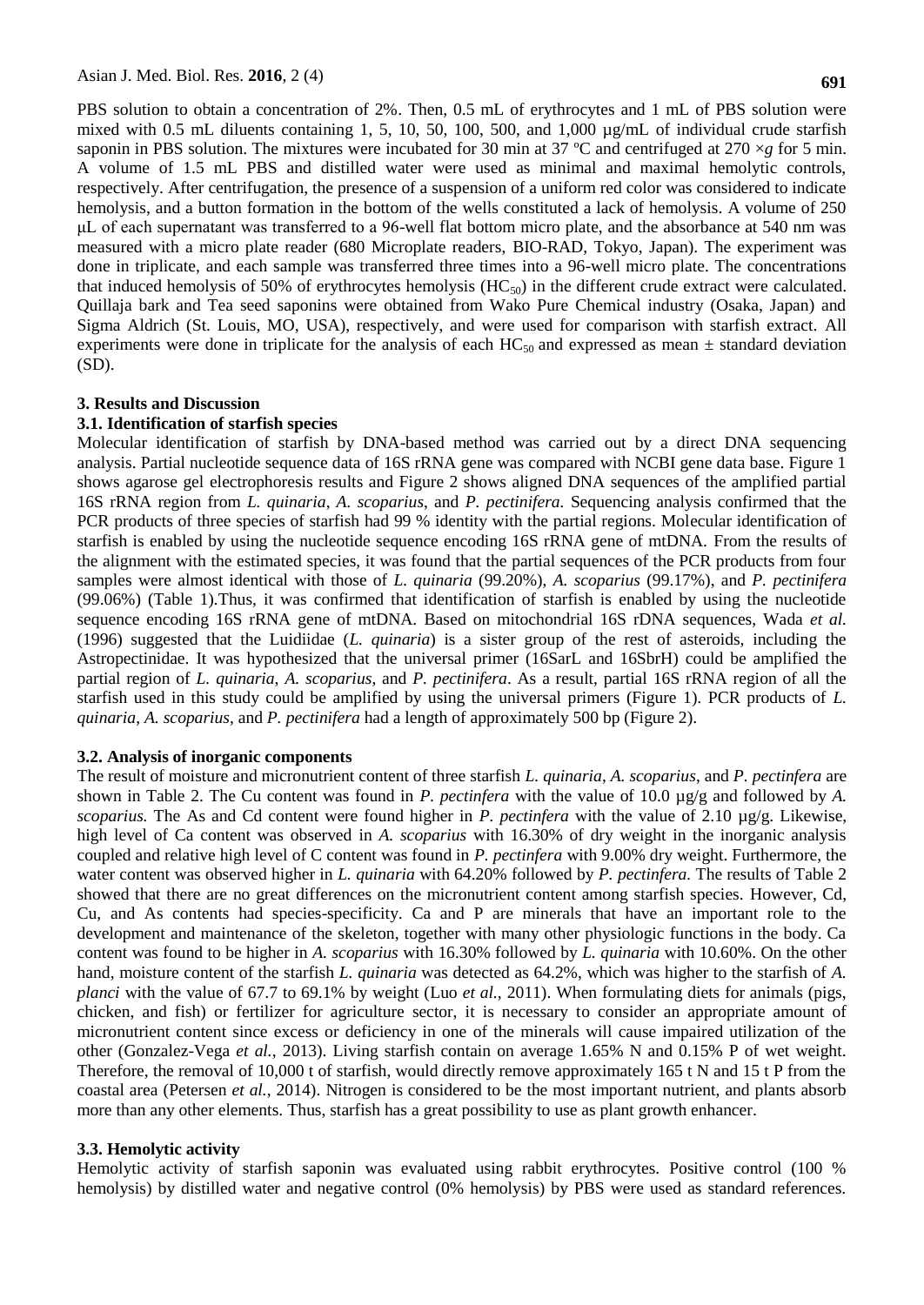The activity was expressed as the concentrations inducing 50% of erythrocytes hemolysis ( $HC_{50}$ ) and  $HC_{50}$  was determined at the concentrations of 10-100  $\mu$ g/mL. The HC<sub>50</sub> values indicate that starfish crude extract *L*. *quinaria*, *A. scoparius*, and *P. pectinifera*, induced hemolysis against rabbit erythrocyte with HC<sub>50</sub> values of  $34.1 \pm 4.00$ ,  $37.8 \pm 2.16$ , and  $31.1 \pm 6.52$  µg/mL, respectively (Figure 4). Furthermore, the HC<sub>50</sub> values of plant saponins (18.6  $\pm$  2.51µg/mL for quillaja bark and 27.0  $\pm$  5.94 µg/mL for tea seed) were significantly different from those of starfish crude extract such as *L. quinaria*, *A. scoparius*, and *P. pectinifera.* The present results support the findings that Imamichi and Yokoyama (2013) reported that crude extract from pyloric caeca of *Asterias amurensis* showed high hemolytic activity in rabbit erythrocytes. The crude extract of *Ophiocoma erinaceus* showed hemolytic activity at 80% ethanol fraction against rat erythrocytes (Amini *et al.*, 2014). Pant saponin and starfish extract showed different hemolytic activity. Choi *et al.* (2001) reported that all saponins not have hemolytic activity.

| Sample no | Species name          | <b>Identities</b> | <b>Max</b> identity |
|-----------|-----------------------|-------------------|---------------------|
|           | Luidia guinaria       | 498/502           | 99.20%              |
|           | Astropecten scoparius | 453/457           | 99.17%              |
|           | Patiria pectinifera   | 525/530           | 99.06%              |

### **Table 1. Homology analysis results of sequence.**

| <b>Content</b> | Unit      | L. quinaria | A. scoparius | P. pectinfera | <b>Method</b>   |
|----------------|-----------|-------------|--------------|---------------|-----------------|
| Water          | %         | 64.20       | 50.00        | 58.90         | $105^{\circ}$ C |
| C              | $\%$      | 6.50        | 7.70         | 9.00          | <b>CTC</b>      |
| N              | $\%$      | 0.87        | 0.67         | 1.60          | <b>CTC</b>      |
| P              | %         | 0.05        | 0.04         | 0.06          | <b>ICP</b>      |
| K              | $\%$      | 0.49        | 0.48         | 0.93          | <b>ICP</b>      |
| Na             | $\%$      | 0.25        | 0.28         | 0.34          | <b>ICP</b>      |
| Ca             | $\%$      | 10.60       | 16.30        | 10.40         | <b>ICP</b>      |
| Mg             | $\%$      | 0.78        | 1.50         | 1.00          | <b>ICP</b>      |
| C <sub>d</sub> | $\mu$ g/g | 0.03        | 0.05         | 1.70          | <b>ICP</b>      |
| Cu             | $\mu$ g/g | 2.50        | 4.90         | 10.00         | <b>ICP</b>      |
| Pb             | $\mu$ g/g | 0.64        | 0.58         | 0.43          | <b>ICP</b>      |
| Hg             | $\mu$ g/g | 0.02        | 0.01         | 0.06          | AAS             |
| As             | $\mu$ g/g | 0.77        | 0.92         | 2.10          | <b>ICP</b>      |

**Table 2. Micronutrient contents of three starfish collected from Japan.**

CTC, comblustion thermal conductivity method; ICP, inductively coupled plasma spectrophotometer method; AAS, atomic absorbtion spectrometer method.



**Figure 1. 1.2% agrose gel electrophoresis of PCR amplified product. M, 1500 bp DNA ladder. A, B, and C were samples** *L. quinaria***,** *A. scoparius* **and** *P. pectinifera***, respectively. Universal primers 16SAR-L, 5'- CGCCTGTTTATCAAAAACAT- 3' and 16SBR-H, 5'- CCGGTCTGAACTCAGA TCACGT- 3' for**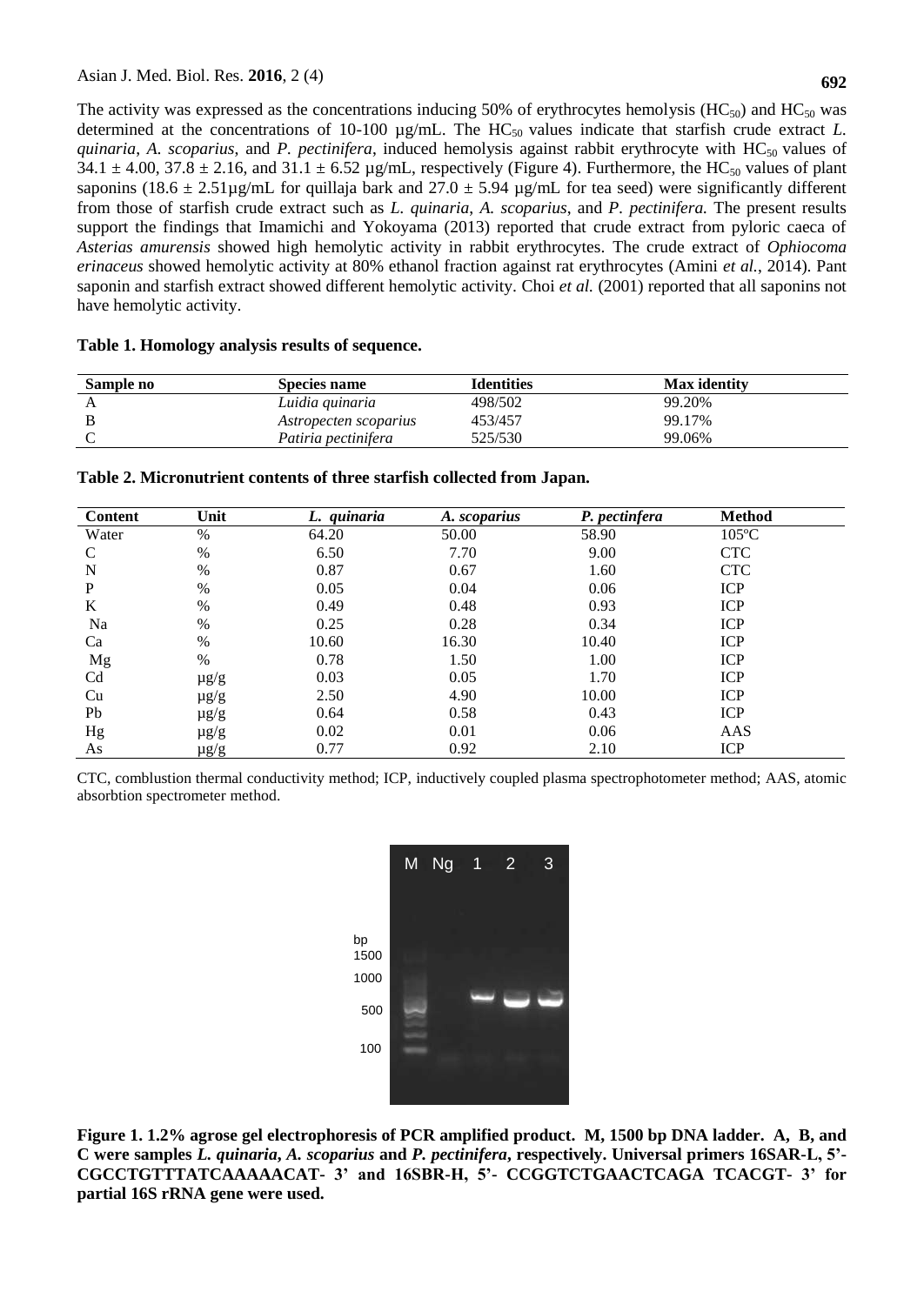| (A)                         |                                                                                                                                    |  |  |  |  |  |
|-----------------------------|------------------------------------------------------------------------------------------------------------------------------------|--|--|--|--|--|
| Sample A                    | --- CTGCCCAGTGACTTAGTTAAACGGCCGCGGTATCTTGACCGTGCAAAGGTAGCATAA 57                                                                   |  |  |  |  |  |
| Luidia guinaria             | TGCCTGCCCAGTGACTTAGTTAAACGGCCGCGGTATCTTGACCGTGCAAAGGTAGCATAA 60                                                                    |  |  |  |  |  |
|                             |                                                                                                                                    |  |  |  |  |  |
| Sample A                    | TCATTT GCCTCTT A A A T A G A G GCT G GT A T G A A T G G C A A G A C T G G GGT T A A G C T G T C T C T T 117                        |  |  |  |  |  |
| Luidia guinaria             | T C A T T T G C C T C T T A A A T A G A G G C T G G T A T G A C C A A G A C T G G G G T T A A G C T C T C T T 120                  |  |  |  |  |  |
|                             | * * * * * * * * * * * * * * *                                                                                                      |  |  |  |  |  |
| Sample A                    | T C T T A T A A C T T G A A T T T T A T A T T T T C G T G A A G A A G G A A A T A A A C T C G T A G G A C G A G A A 177            |  |  |  |  |  |
| Luidia quinaria             | T C T T A T A A C T T G A A T T T T A T A T T T T C G T G A A A G C G G A A A T A A A C T C G T A G G A C G A G A A 180            |  |  |  |  |  |
|                             |                                                                                                                                    |  |  |  |  |  |
| Sample B                    | GACCCTGTCGAGCTTTAGTAAAAATATTAGTGGTAATAAAGAATAATAAATCTAATGTTA 237                                                                   |  |  |  |  |  |
| Luidia guinaria             | GACCCTGTCGAGCTTTAGTAAAAATATTAGTGGTAATAAAGAATAATAAATCTAATGTTA 240                                                                   |  |  |  |  |  |
|                             |                                                                                                                                    |  |  |  |  |  |
| Sample A                    | AACTTATAAAAATTTTATAAAATCTAATTTTTTATTCTTAGCCTTTTAATATACTAACTT 297                                                                   |  |  |  |  |  |
| Luidia quinaria             |                                                                                                                                    |  |  |  |  |  |
|                             | * * *<br>* * * * * * * *<br>* * * * *                                                                                              |  |  |  |  |  |
| Sample A                    | T GAT T G G G C A A T C G C G G A G T A T A A A A A T C C T C C G C T A A A A A C A A A A A A A - T A A C C A T T 356              |  |  |  |  |  |
| Luidia guinaria             | T GATT GGGGC AAT C GC GGAGT AT AAAAAG C C T C C GC T AAAAAC AT AAAAAAAT AAC C AT T 360                                             |  |  |  |  |  |
|                             | * * * * * * * * * * * * * * * * * *                                                                                                |  |  |  |  |  |
| Sample B                    | T T A A A A T A A A G T G A T C C G C T A C A T A G C G A G A G A G A T A A G T T A C C G C A G G G A T A A C A G 416              |  |  |  |  |  |
| Luidia guinaria             | T T A A A A T A A A G T G A T C C G C T A G A T A G C G A G A G A G A T A A G T T A C C G C A G G G A T A A C A G 420              |  |  |  |  |  |
|                             |                                                                                                                                    |  |  |  |  |  |
|                             |                                                                                                                                    |  |  |  |  |  |
| Sample A<br>Luidia guinaria | CGTAATTTTTTTGGAGAGTTCATATTGATAAAAAAGTTTGCGACCTCGATGTTGGATCGA476<br>CGTAATTTTTTTGGAGAGTTCATATTGATAAAAAAGTTTGCGACCTCGATGTTGGATCGA480 |  |  |  |  |  |
|                             |                                                                                                                                    |  |  |  |  |  |
|                             |                                                                                                                                    |  |  |  |  |  |
| Sample A<br>Luidia quinaria | GATTTCCTAGAGATGCAGCAGTCTCT<br>502<br>GATTTCCTAGAGATGCAGCAGTCTCT<br>506                                                             |  |  |  |  |  |
|                             |                                                                                                                                    |  |  |  |  |  |

Sample B AA A G A G A G A G C C C A G T G A C G A C G A A A G T A A C G G C C G C G G T A T T T T G A C C G T G C A A *Astropecten scoparius* - - - - - - - - - - - - - - - - - - - - - - - - - - - - - - - - - - - - - - - - - - - - - - - - - - - - - C G T - - - - 3 \* \* \* Sample B A G G T A G C A T A A T C A T T T G C C T T T T A A A T G G A G T A T G A A T G G C A A G A C G G G G G T T T 120 Astropecten scoparius - - - - - - - - - - - - - - - T T T G C C T T T T A A - T G G A G G C T A G T A G T A G T A G T A G T A G C A A G A C G G G G G G T T T 48 \* \* \* \* \* \* \* \* \* \* \* \* \* Sample B A G C T G T C T C T C T T T T A G G A G C T T G A A T T T A T T A T T A T T A G T G A A G A A A C T A A G A T C T 280 *Astropecten scoparius* A G C T G T C T C T C T T T T A G G A G C T T G A A T T T A T T A T C T T A G T G A A G A A A C T A A G A T A A G G T C 108 \* \* \* \* \* \* \* \* \* \* \* \* \* \* \* \* \* \* \* \* \* \* \* \* \* \* \* \* \* \* \* \* \* \* \* \* \* \* \* \* \* \* \* \* \* \* \* \* \* \* \* \* \* \* \* \* \* \* \* \* Sample B GT A G G A C G A G A A G A C C C T A T C G A G C T C T T T G A C T T T T T T T T T T T T T G 240 *Astropecten scoparius* G T A G G A C G A G A A G A C C C T A T C G A G C T T T A G C T A T T A G T T A A A G T T A A G G G T T T T T T A T T G 168 \* \* \* \* \* \* \* \* \* \* \* \* \* \* \* \* \* \* \* \* \* \* \* \* \* \* \* \* \* \* \* \* \* \* \* \* \* \* \* \* \* \* \* \* \* \* \* \* \* \* \* \* \* \* \* \* \* \* \* \* Sample B T T A A G C T A A T A A A G T T A A A A A T T G A T T T T A C T T A A T A A T A A G A A T A A A C T G T T A A T A A A G 300 *Astropecten scoparius* T T A A G C T A A T A A A G T T A A A A A T T G A T T T T A C T T A A T A A T A A G A A T A A A C T G T T A A T A A A G 228 \* \* \* \* \* \* \* \* \* \* \* \* \* \* \* \* \* \* \* \* \* \* \* \* \* \* \* \* \* \* \* \* \* \* \* \* \* \* \* \* \* \* \* \* \* \* \* \* \* \* \* \* \* \* \* \* \* \* \* \* Sample B T G T T T T G G T T G G G G G C A A C C A C G G A A A A A T C A A C C T C C G G T T A T A A A A T A G A A A A A T T 7 288<br>Astropecten scoparius T G T T T T G G T T G G G G C A A C C A G G A A A A A T C A A C C T C *Astropecten scoparius* T G T T T T G G T T G G G G C A A C C A C G G A G A A A A A T C A A C C T C C G G T T A T A A A A T A G A A A A A A T T 288 \* \* \* \* \* \* \* \* \* \* \* \* \* \* \* \* \* \* \* \* \* \* \* \* \* \* \* \* \* \* \* \* \* \* \* \* \* \* \* \* \* \* \* \* \* \* \* \* \* \* \* \* \* \* \* \* \* \* \* \* SampleC A C T A T T T T G T G A A A T G T G A A T T A T T A A G A A G T G A T C C A C T G T G A A A G T G A T C A A A G G A A C 420 *Astropecten scoparius* A C T A T T T T G T G A A A T G T G A A T T A T T A A G A A G T G A T C C A C T G T G A A A G T G A T C A A A G G A A C 348 \* \* \* \* \* \* \* \* \* \* \* \* \* \* \* \* \* \* \* \* \* \* \* \* \* \* \* \* \* \* \* \* \* \* \* \* \* \* \* \* \* \* \* \* \* \* \* \* \* \* \* \* \* \* \* \* \* \* \* \* Sample B A A G T T A C C G T A G G G A T A A C A G C G T A A T T T T T T T T G G A G A G T T C A T A T T G A T A A A A A - G T T T 479 *Astropecten scoparius* A A G T T A C C G T A G G G A T A A C A G C G T A A T T T T T T T G G A G A G T T C A T A T T G A T A A A A A A G T T T 408 \* \* \* \* \* \* \* \* \* \* \* \* \* \* \* \* \* \* \* \* \* \* \* \* \* \* \* \* \* \* \* \* \* \* \* \* \* \* \* \* \* \* \* \* \* \* \* \* \* \* \* \* \* \* \* \* \* \* \* Sample B G C G A C C T C G A T G G A T C G G G A C T T C C A G G A G G C A GT - - C C A A G G - - - - - - - - - 528 Astropecten scoparius GCGACCTCGATGTTGGATCGGGACTTCCAGGAGATGCAGCAGTTTCCAAGGGTTGGTCTG 468 \* \* \* \* \* \* \* \* \* \* \* \* \* \* \* \* \* \* \* \* \* \* \* \* \* \* \* \* \* \* \* \* \* \* \* \* \* \* \* \* \* \* \* \* \* \* \* \* \*

(B)

**693**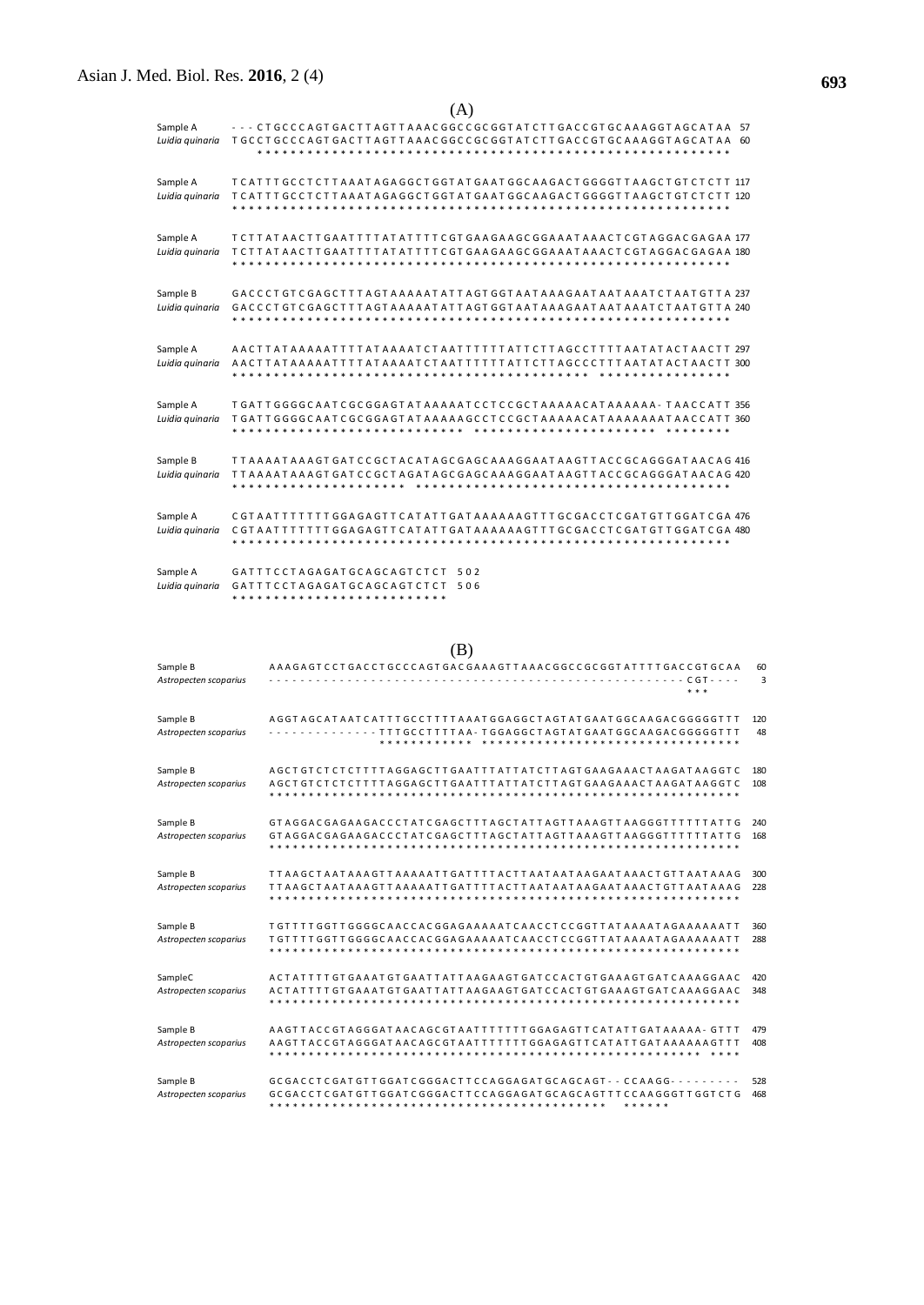| Sample C                                                     |                                                                                                                  | いっ<br>TGCCTGCCCAGTGACTTAGTTAAACGGCCGCGGTATCTTGACCGTGCAAAGGTAGCATAA<br>Patiria pectinifera TGCCTGCCCAGTGACTTAGTTAAACGGCCGCGGTATCTTGACCGTGCAAAGGTAGCATAA                                                                                                                             |                                          | 60<br>60   |
|--------------------------------------------------------------|------------------------------------------------------------------------------------------------------------------|------------------------------------------------------------------------------------------------------------------------------------------------------------------------------------------------------------------------------------------------------------------------------------|------------------------------------------|------------|
| Sample C                                                     |                                                                                                                  | TCATTTGCCTCTTAAATGGGGGCTGGTATGAATGGCAAGACGGGAATCAAGCTGTCTCTC<br>Patiria pectinifera TCATTTGCCTCTTAAATGGGGGCTGGTATGAATGGCAAGACGGGAATCAAGCTGTCTCTC                                                                                                                                   |                                          | 120<br>120 |
| Saample D                                                    |                                                                                                                  | CCTTATATCTTGAAGTTAATATTTCTGTGAAGAAGCAGAAATGAGATCGCAGGACGAGAA<br>Patiria pectinifera  CCTTATATCTTGAAGTTAATATTTCTGTGAAGAAGCAGAAATGAGATCGCAGGACGAGAA                                                                                                                                  |                                          | 180<br>180 |
| Sample C                                                     |                                                                                                                  | GACCCTATCGAGCTTTAGTAGAAATAAGATATAA - CTTGTTAATAGTGTTTGTGCTGCTA<br>Patiria pectinifera <code>GACCCTATCGAGCTTTAGTAGAAATAAGATATAAGCTTGTTAATAGTGTTTGTGCTGCTA</code><br>* * * * * * * * * * * * * * * *                                                                                 |                                          | 239<br>240 |
| Sample C                                                     |                                                                                                                  | ATTCAATT GTTAAAAACAGTTC CT AT AGTTTTACT GCTAAGAACATT AGT GTTGT AT AT A<br>Patiria pectinifera  ATTCAATTGTTAAAAACAGTTCCTATAGTTTTACTGCTAAAAACATTAGTGTTGTATATA                                                                                                                        |                                          | 299<br>300 |
| Sample C                                                     |                                                                                                                  | TAATACTTAGGTTGGGGCAACCGCGGAGAATAATTACCCTCCGTTAATTTTATTGAAAAA<br>Patiria pectinifera TAATACTTAGGTTGGGGCAACCGCGGAAAATTATTCCCCCCTTAATTTTATTCAAAAA                                                                                                                                     |                                          | 359<br>360 |
| Sample D                                                     |                                                                                                                  | Patiria pectinifera  ATAATTATTTTTCAATATAAGATTTATTTAAAGAGTGATCCACTGAAATGGTGAGCAAAA                                                                                                                                                                                                  |                                          | 419<br>420 |
| Sample C                                                     |                                                                                                                  | GAATAAGTTACCGTAGGGATAACAGCGTAATTTTTTTGGAGAGTTCATATTGATAAAAAA<br>Patiria pectinifera <code>GAATAAGTTACCGTAGGGATAACAGCGTAATTTTTTTGGAGAGTTCATATTGATAAAAA</code>                                                                                                                       |                                          | 479<br>480 |
| Sample C                                                     |                                                                                                                  | GTTTGCGACCTCGATGTTGGATCGGGATT - CCTGGGGATGCAGCAGTCCC -<br>Patiria pectinifera GTTTGCGACCTCGATGTTGGATCGGGATTTCCTGGGGATGCAGCAGTTCCC 531                                                                                                                                              | 528                                      |            |
|                                                              |                                                                                                                  | Starfish<br>IJ<br>Extraction with methanol<br>IJ.<br>Treatment with benzene<br>IJ<br>Ultra filtration (MWCO:1000)<br>л<br>Extraction with <i>n</i> -butanol<br>Л<br>Extraction with diethyl ether<br>J<br>Lyophilization                                                           |                                          |            |
|                                                              |                                                                                                                  | J<br>Crude extract                                                                                                                                                                                                                                                                 |                                          |            |
|                                                              |                                                                                                                  | Figure 3. Schematic flow chart of crude extracts extraction.                                                                                                                                                                                                                       |                                          |            |
|                                                              | 45<br>50 % hemolytic concentration (µg/ mL)<br>40<br>b<br>35<br>30<br>25<br>20<br>15<br>10<br>5<br>0<br>Tea seed | а<br>bc<br>Quillaja<br>L. quinaria                                                                                                                                                                                                                                                 | а<br>а<br>A. scoparius<br>P. pectinifera |            |
| 0.05) are represented by different letters over the columns. |                                                                                                                  | Figure 4. Hemolytic activity of crude extract from starfish against rabbit erythrocytes. Hen<br>was expressed as the concentrations of various crude extract that induced hemolysis in :<br>erythrocytes, and compared using one-way ANOVA followed by Tukey's test. Significant d |                                          |            |

 $($ 

**Figure 2. Aligned nucleotide sequences of partial mitochondrial 16S ribosomal RNA gene from** *L. quinaria* **(A),** *A. scoparius* **(B), and** *P. pectinifera* **(C) starfish species. The identical nucleotides were shown by dots.**



**Figure 3. Schematic flow chart of crude extracts extraction.**



**Figure 4. Hemolytic activity of crude extract from starfish against rabbit erythrocytes. Hemolytic activity was expressed as the concentrations of various crude extract that induced hemolysis in 50% of rabbit erythrocytes, and compared using one-way ANOVA followed by Tukey's test. Significant differences (***p* **˂**